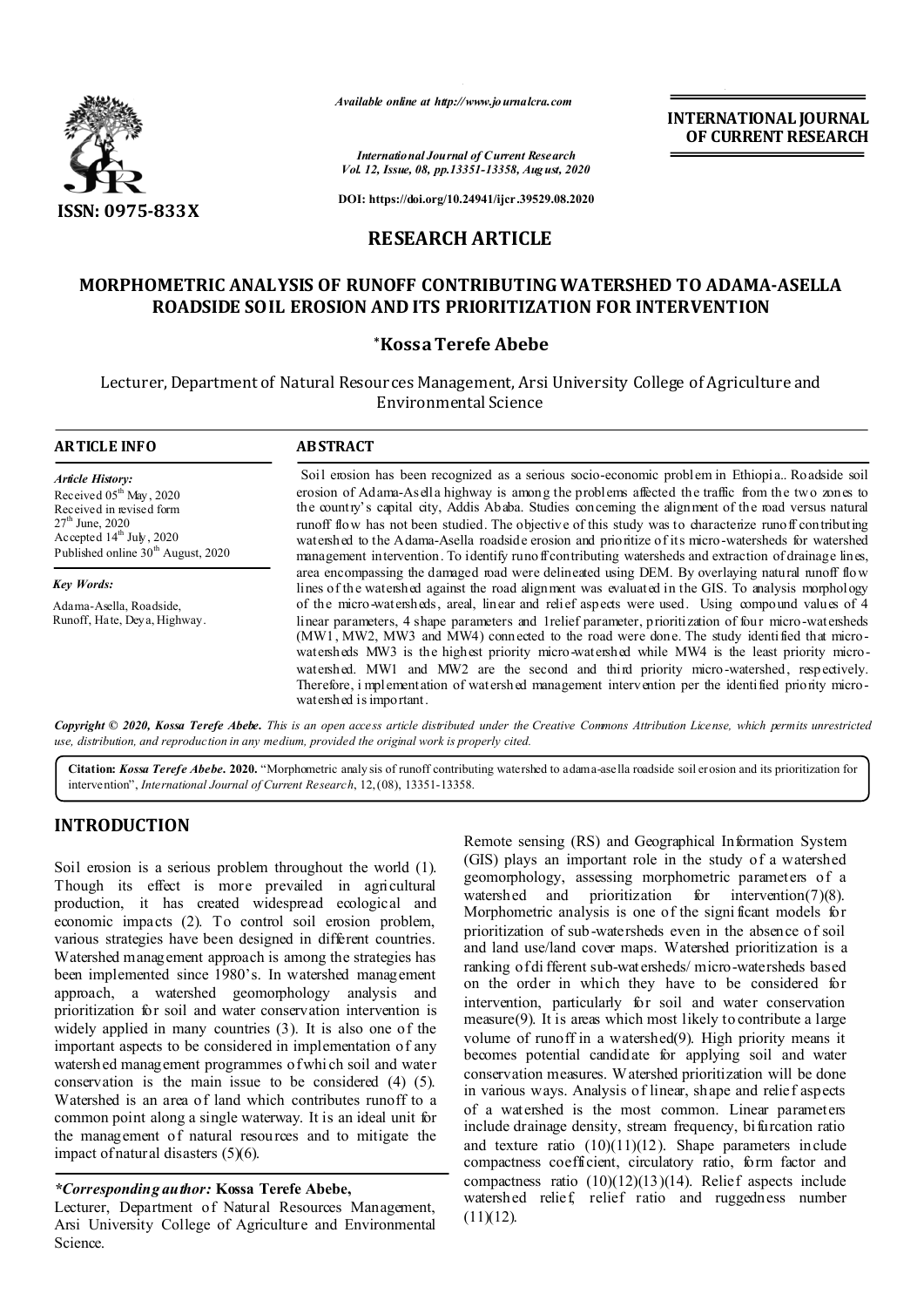In Ethiopia, watershed m anagement program commenced in a formal way in the 1970s (15). T he program was designed to improve upland natural resource management in order to protect downstream resources and infrastructure. A particular concern was to protect a damage caused to downstream infrastructure by degradation of the uplands (16). However, gradually, the government expanded through communitybased w atershed management as a better option to minimize soil erosion from cultivation land and gained many benefits.

In the study area, Arsi Zone, Oromia Regional State of Ethiopia, runoff generated from uplands has created sever roadside soil erosion and created a great damage to the Adama-Asella main road, which connects the Arsi and B ale Zones-Adama to the capital city of the country, Addis Ababa. More than five kilometers of the asphalt road became out of function. As a result, the traffic from these two Zones to Addis Ababa and the community living vicinity to the road has been affected. The purpose of this study was to investigate runoff contributing watershed to the Adama-Asella road and conduct watershed prioritization for future planning and implementation o f soil and water conservation measure.

### **Objective of the study**

To characterize runoff contributing watershed to the Adama-Asella road damage and prioritization of its micro-watershed for watershed management intervention.

## **MATERIALS AND METHODS**

#### **Study area**

The study was conducted in Arsi Zone of Oromia Regional State, Ethiopia. The area encompasses parts of the Arsi highlands and the central rift valley. It is located on the main road from Adama-Asella to south east of Addis Ababa, capital city of Ethiopia. The study lies between the coordinates of  $8^{\circ}9'20$  to  $8^{\circ}16'30''$  N and  $39^{\circ}$  12'32" to  $39^{\circ}18'0''$ E with an estimated area of  $32 \text{km}^2$ . Its elevation ranges from 1735 meter to 2303 meter above sea level(Fig 1). Hydrologically the area is a part of the Awash Basin, one of the country's twelve major basins. The mean annual rainfall of the area is 788mm. It has a uni-modal rainfall pattern with extended rainy season from March to September with the peak rainy season is from July to August(17).96.7% of the study area is cultivation land whereas 3.3% is open shrub land(18). The farming system is a mixed agriculture with the dominant crops grown of wheat and teff (19). Most of the volcanic rocks in the study area were formed during the Cenozoic era of the tertiary period because of the wide spread volcanism induced by extensive fracturing and subsequent faulting (17).

**Data Base and Methodology:** An integration of remote sensing and geographic information system technology was adopted in the study. At first, runoff contributing watersheds to the eroded roadside were delineated with the help of Geographic Information System (GIS 10.4), and Soil and Water Assessment Tool (SWAT 2012.10 522) Interface software from Digital Elevation Model (DEM) obtained from the United States Geological Survey (USGS) Earth Explorer. In addition, Global Position System (GPS) Garmin 62s was used for ground truth control point. All the datasets were brought into the same coordinate system of the Universal

Transverse Mercator (UTM) projection 37N in the Aeronautical Reconnaissance Coverage Geographic Information System (ArcGIS) 10.4software. Using the Ethioroad shape fil e(18), alignment of the damaged road against the natural runoff flow lines o f the watershed was evaluated in the GIS environment. Morphometry of the runoff contributing watershed was done using linear, shape and relief parameters using the formulae suggested by  $(10)(11)(12)(13)(14)$ and  $(20)$ as described in Table 1.Per the recommendation of(21), high weight was given for high values of linear aspects and relief aspects whereas low weight was given for high value of shape aspects. Finally, watershed prioritization was done by a compound factor, which computed by summing all the ranks of linear parameters, shape parameters and relief parameter and then dividing by the number of parameters. The smallest compound value receives the highest priority for a watershed management while the highest compound value is the least priority. The high priority indicates the need of watershed managementintervention.

## **RESULTS AND DISCUSSION**

**Morphometric Analysis:** Quantitative analysis of the runoff contributing watershed was performed to assess the d rainage networks which contribute runoff to the Adama-Asella road damage and its characteristics.

**Road alignment versus runoff channel:** Boundary of the runoff contributing watershed to the damaged road and its drainage networks was evaluated against the Adama-Asella road alignment by overlaying on the GIS environment (Fig 2). This helps to analyze comprehensively the vulnerability of a road (25).T he study showed that two watersheds contribute runoff to the road, a watershed with outlet 1 (hereafter called Hate watershed) and a watershed with outlet 2 (hereafter call Deya watershed) (Fig2). The main natural drainage line of Deya watershed crosses the road six times. However, the road has neither drainage structure along the roadside no rculvert for runoff w ater crossing. T his is one of the main reasons for the runoff scouring the roadside and damage to the road. If good drainage is not guaranteed along roadside and at water crossings, flood waters can b e abruptly interrupted and alter the morphological conditions of the channel and create danger on the road structures. In addition, high erodibility characteristic of the sandy dominated soil type o f the site made it to easily susceptible for the erosion. Erodibility of sand soil is high (26). Runoffg eneration from Hate watershed and concentrating at the outlet 1 was also the other major reason for the Adam-Asella roadside erosion and damage. At outlet 1, high runoff generates to the road from upstream. However, there w as no adequate culvert for water crossing the road. As a result, much runoff flows along the roadside without road drainage dich. During heavy rain storm, much water generates from the upper watershed, which is clay dominated soil and relatively sloppy area. Clay soil has low infiltration and high runoff generation (27). High slope favor rate of runoff generation and reduce time o f concentration (28).

**Evaluation and prioritization of the Adam-Asella runoff contributing micro-watersheds:** To evaluate geomorphology of the runoff contributing micro-watersheds and prioritization for watershed management implementation, the entire watershed was divided in to two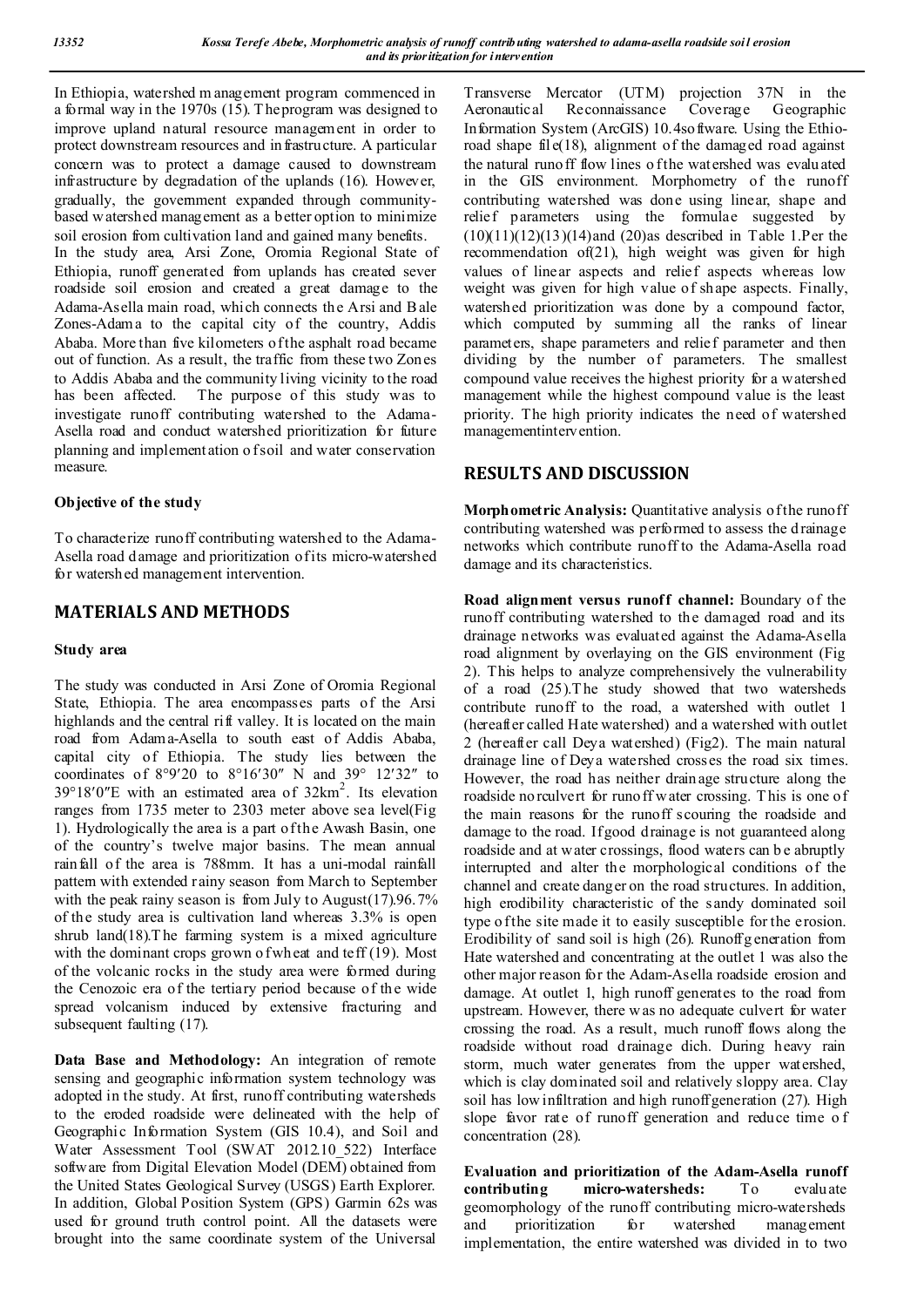sub-watersheds namely Deya sub-watershed and Hate subwatershed. Each sub-watershed again subdivided into two micro-watersheds and assigned micro**-**watershed one (MW1), micro-watershed two (MW2), micro-watershed three (MW3) and micro-watershed four (MW4)as shown in figure 3. Analysis of the micro-watersheds was carried out based on the watershed morphometric characterization parameters o f linear, areal and relief ratio per the recommendations o f various authors (Table 1). Brief description of the microwatersheds' linear, areal and relief aspects explained below.

**Linear Parameters:** Bifurcation ratio (Rb), drainage texture (Dt), stream frequency (Fs), drainage texture ratio (Dt) are linear parameters that were evaluated to prioritize the microwatersheds. To evaluate these parameters, stream order, stream number, total stream length and mean stream length of each micro-watershed was determined as follow.

**Stream order (U):** The designation of stream ordering was done according to the hierarchic method of Strahler (1964).Stream order of the micro-watersheds are shown in Table 2.The stream order analysis showed MW3 is a third order stream covering an area of  $9.3 \text{km}^2$  whereas MW1, MW2 and MW4 are second order streams covering an area of 8.05 $km^2$ , 6.83 $km^2$ , and 7.71 $km^2$ , respectively. Higher stream order is associated with greater volume of runoff generation (29). The study showed MW3 generates the greatest volume of runoff to the road due to its stream order. The variation in order and size of the tributary of the microwatersheds is largely due to physiographic of the area.

**Total stream Length (L):** Total stream length is sum of all streams in the micro-watershed. It is related to the characteristics of surface runoff a watershed (30). High stream length segment indicates flatter gradients and small stream length represents high slope and fine texture (31). Total stream length of each micro-watershed is indicated in Table 2. Total stream length of MW1, MW2, MW3 and MW4 are 23.36 km, 21.12 km. 23.72 km and 18.36 km, respectively.

**Mean Stream Length (Lsm):** The mean stream length (Lsm) was calculated by dividing the sum of total length o f the stream to total number of streams. The mean stream length is directly related to mean annual runoff; the highest mean stream length indicates relatively high mean annual runoff(11). Lsm of the micro-watersheds are shown in Table 2. Lsm of MW1 is the highest of the micro-watersheds and therefore it contributes the highest runoff to the damaged road.

**Bifurcation Ratio (Rb):** Bi furcation ratio (Rb) is defined as the ratio of the stream segments number o f a given order to the segment number of the next higher order (12). Bifurcation ratio shows a small range of variation for different environmental conditions. Rb decreases as order o f stream increases (11). Bifurcation ratio varies based on the slope o f the terrain, physiography and climatic conditions. It has a relationship with the branching pattern of a stream network. Higher bifurcation ratio represents early hydrograph peak has a potential to create flash flooding during the storm events. The lower value of mean bi furcation ratio shows the geological variation, higher infiltration and less structural control in the watershed (32). Bifurcation ratio, generally, shows value from 3 to 5 in the geologic

structures do not affected (11).T hough it is said a bifurcation ratio, mean bifrictio ratio is used in the watershed prioritization. Mean bifurcation ratio (Rbm) is calculated as the arithmetic mean bifurcation ratio (33). High Rb values indicate high runoff g eneration and low infiltration while low Rb values reflects low runoff generation and high infiltration rate (34). Mean of bifurcation of the micro-watersheds are shown in Table 3. Mean of bifurcation ratio of the study micro-watersheds range from 3.5 to 11.The highest mean Rb of MW4 is 11, which indicates the highest runoff generation.

**Drainage Texture (Dt):** Drainage texture (Dt) is the number of stream segments of all orders per p erimeter of the microwatershed area. It shows the closeness of one stream to another stream (35).Dt of the micro-watersheds are shown in Table 3. Dt of MW1, MW2, MW3 and MW4 are 0.35, 0.55, 0.80 and 0.41, respectively. Dt of MW3 is the highest. High Dt indicate fine texture, which reflects low infiltration and high runoff. This indicates MW3 contributes high runoff to the road while MW1 is the least.

**Stream Frequency (Fs):** The stream frequency (Fs) is the total number of stream segments of all orders per unit area (10). Fs has a positive correlation with Dd (31). Fs is related to permeability, infiltration capacity, and relief of microwatershed. respectively. If the stream frequency is higher, it reflects a greater runoff due to steeper slope. Fs of MW1, MW2, MW3 and MW4 are 1.24, 2.20, 1.93 and 1.56. This indicates that MW2 contributes high runoff to the road while MW3 the second in contributing high runoff to the road. On the other hand, MW1 and MW4 contribute less runoff to the road.

#### **Areal Aspects**

Area (A) and Perimeter (P): Area of a watershed is directly related to the hydro-graph storm peak and the volume of runoff (36). The perimeter is the total length of the d rainage basin boundary (1). Area and perimeter of the study microwatershed are shown in T able 2.

**Form Factor (Ff):** Form factor (Ff) is the ratio of the watershed area to the square o f the watershed length (10). F f depicts the flow intensity of a watershed. High value of Ff experiences larger peak flows within a shorter duration while low form factor indicates lower peak flows and longer duration (31). Ff of the micro-watersheds are shown in Table 3. Ff o f MW1, MW2, MW3 and MW4 are 0.04, 0.06, 0.10 and 0.04, respectively. Ff of MW3 is the highest o f all micro-watersheds. This indicates that highest runoff generation to the road due to its Ff is from MW3.

**Compactness constant (Cc):** It is the ratio between basin perimeters to the perimeter o fa circle to the same area of the watershed. It derives the relationship between actual hydrologic basins to the exact circular basin having the same area as that of hydrologic basin (10). Cc approaches to one means, the micro-watershed is circular and risky of runoff generation is high because it will yield the shortest time of concentration before peak flow occurs in the microwatershed (37). Cc of the micro-watersheds are shown in Table 3. Cc of MW1, MW2, MW3 and MW4 are 0.12, 0.11, 0.23 and 0.12, respectively. Cc of the MW3 is 0.23, which indicates high risky of runoff g eneration to the road.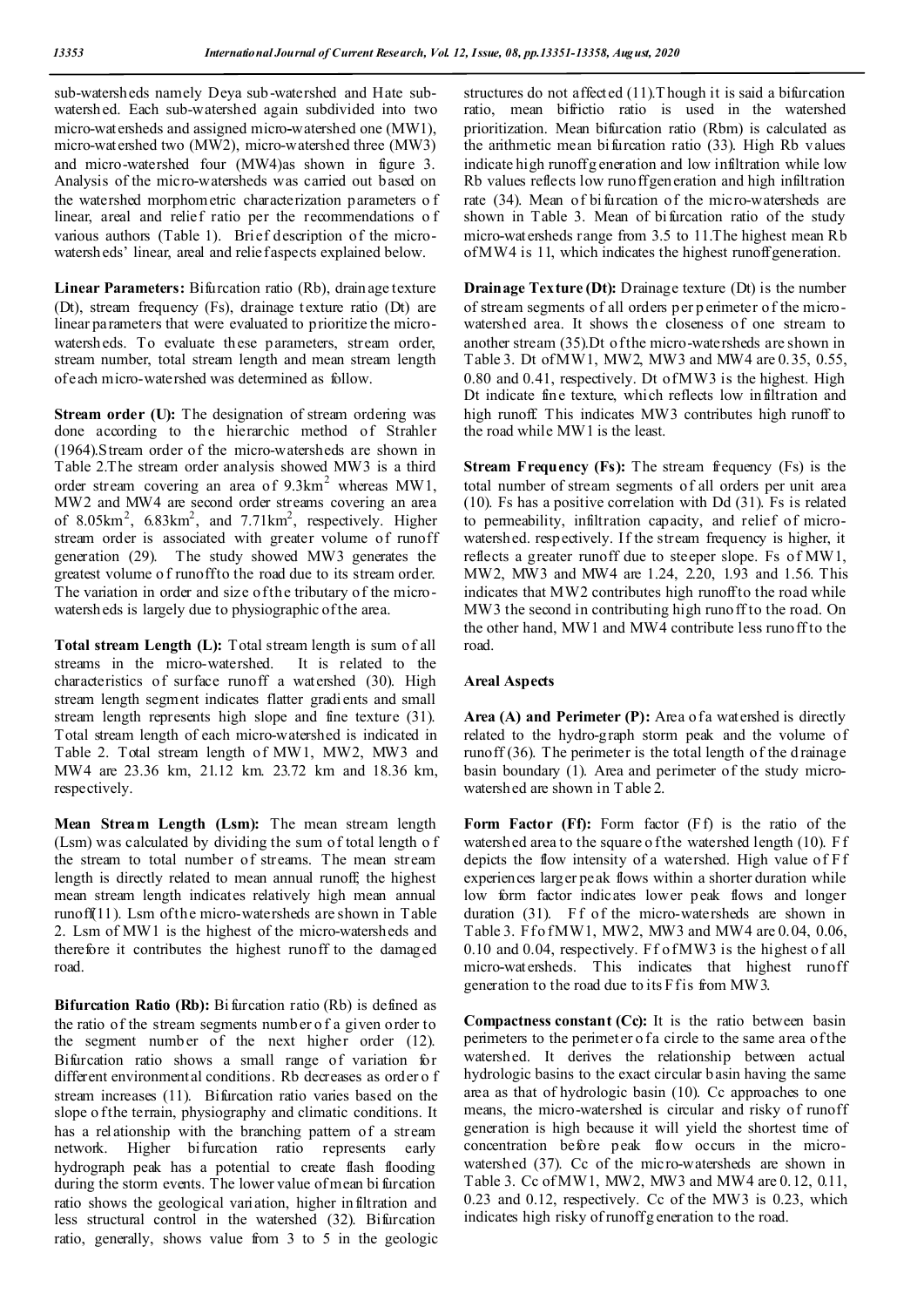| Morphom etric parameter        | Formula                                                                                                           | Reference  |
|--------------------------------|-------------------------------------------------------------------------------------------------------------------|------------|
| Stream number (Nu)             | Number of stream segments                                                                                         | (11)       |
| Stream $order(U)$              | Hierarchical rank                                                                                                 | (11)       |
| Total stream length (L)        | Sum of all streams in the area                                                                                    | GIS        |
| Mean stream length (Lsm)       | Msm = Lu/Nu, Lu = total stream length of order "u", Nu = total number of stream segments of order "u"             | (11)       |
| Bifurcation ratio (Rb)         | $Rb = Nu/Nu-1$ ; Nu = total number of stream segments of order "u"; Nu-1 = number of segments of next higher      | (12)       |
|                                | order                                                                                                             |            |
| Mean bifurcation ratio (Rbm)   | Average of bifurcation ratios of all orders                                                                       | (22)       |
| Watershed length (Lb)          | The drainage line distance from a basin's mouth to the point on the water divide intersected by the projection of | (10)       |
|                                | the direction of the line through the source of the main stream.                                                  |            |
| Perimeter $(P)$                | The outer boundary that enclosed the area                                                                         | (24)       |
| Area $(A)$                     | The entire area drained by a system of streams                                                                    | <b>GIS</b> |
| Drainage density (Dd)          | $Dd = L/A$ ; L = total stream length of all orders (km);                                                          | (10)       |
|                                | $A = \text{area (km}^2)$                                                                                          |            |
| Stream frequency (Fs)          | $Fs = Nu/A$ ; Nu = total number of streams of all orders;                                                         | (10)       |
|                                | $A = \text{area (km}^2)$                                                                                          |            |
| Drainage texture $(Dt)$        | $Dt = Nu/P; Nu = total number of streams of all orders;$                                                          | (10)       |
|                                | $P =$ perimeter (km)                                                                                              |            |
| Form factor (Rf)               | $Rf = A/Lb^2$ ; A = a rea (km <sup>2</sup> ); Lb <sup>2</sup> = square of basin length                            | (10)       |
| Elongation ratio (Re)          | $Re = 2/Lb \times (A/\pi)^{0.5}$                                                                                  | (12)       |
|                                | Where, $A = area$ of the basin, $Lb = b$ asin length (Km)                                                         |            |
| Circulatory ratio (Rc)         | $\text{Rc} = 4 \times \pi \times A/P^2$ , Where, $\pi = 3.14$ , A= area of the basin,                             | (22)       |
| Compactness coefficient $(Cc)$ | $Cc = 0.2821$ x $P/A^{0.5}$ , P= perimeter of the basin,                                                          | (10)       |
|                                | $A=$ area of the basin                                                                                            |            |
| Basin relief (Bh)              | Vertical distance between the lowest and highest points of basin                                                  | (12)       |
| Relief ratio (Rh)              | $Rh = Bh/Lb$ , where $Lb = ba \sin \theta$                                                                        | (12)       |

#### **Table 1. Morphometric parameters adopted for computing morphology of the watershed**

#### **Table 2. Basic parameters of four micro-watersheds of Adama-Asella runoff contributing micro-watersheds**

| MW              | Area(Km | Perimeter(Km) | $Lb$ ( $Km$ ) | (Km)  | Nu  | Lsm<br>(km |   | Bh   |
|-----------------|---------|---------------|---------------|-------|-----|------------|---|------|
| MW1             | 8.05    | 28.96         | 14.31         | 23.36 |     | 2.34       | ∸ | 0.29 |
| MW <sub>2</sub> | 6.83    | 27.43         | 10.67         | 21.12 |     | 1.41       |   | 0.3  |
| MW3             | 9.34    | 22.41         | 9.86          | 23.72 | 18  | 1.32       |   | 0.34 |
| MW4             | 7.71    | 28.96         | 13.73         | 18.36 | . . | 1.53       | - | 0.36 |

**Table 3. Linear and aerial morphometric parameters of sub-watersheds**

| Parameter | Linear aspect |      |      |       |      | Arealaspect |      |      |      |  |  |
|-----------|---------------|------|------|-------|------|-------------|------|------|------|--|--|
| <b>MW</b> | MW1           | MW2  | MW3  | MW4   | MW   | MW1         | MW2  | MW3  | MW4  |  |  |
| Rbm       | 4.00          | 3.50 | 3.50 | 11.00 | Ff   | 0.04        | 0.06 | 0.10 | 0.04 |  |  |
| Rank      |               |      |      |       | Rank |             |      |      |      |  |  |
| Dd        | 2.90          | 3.09 | 2.54 | 2.38  | Re   | 0.22        | 0.28 | 0.35 | 0.23 |  |  |
| Rank      | ◠             |      |      | 4     | Rank |             |      |      |      |  |  |
| Dt        | 0.35          | 0.55 | 0.80 | 0.41  | Cc   | 2.88        | 2.96 | 2.07 | 2.94 |  |  |
| Rank      | 4             |      |      |       | Rank |             | 4    |      |      |  |  |
| Fs        | 1.24          | 2.20 | 1.93 | 1.56  | Re   | 0.12        | 0.11 | 0.23 | 0.12 |  |  |
| Rank      |               |      |      |       | Rank |             |      |      |      |  |  |

**Table 4. Relief aspects of the micro-watersheds**

| MW              | Bh   | Rh   | Rank |  |
|-----------------|------|------|------|--|
| MW <sub>1</sub> | 0.29 | 0.02 |      |  |
| MW <sub>2</sub> | 0.30 | 0.03 |      |  |
| MW <sub>3</sub> | 0.34 | 0.03 |      |  |
| MW <sub>4</sub> | 0.36 | 0.03 |      |  |

**Table 5. Prioritization of 4 micro-watersheds contributing runoff to the Adam-Asella road based on morphometric analysis**

| MW              | Rbm | $_{\rm Dd}$ | Dt | T.<br>Fs | $\mathbf{r}$<br>L +<br>. .    | Re       | Re                            | Cc | Rh       | $\rm CP$     | Final Priority |  |
|-----------------|-----|-------------|----|----------|-------------------------------|----------|-------------------------------|----|----------|--------------|----------------|--|
| MW1             | ∸   | <b>_</b>    |    |          |                               | <b>_</b> |                               | ∼  | <b>_</b> | 2.11         | ∸              |  |
| MW <sub>2</sub> |     |             | -  |          | $\overline{\phantom{a}}$<br>~ |          |                               |    |          | 222<br>ے ۔۔۔ |                |  |
| MW <sub>3</sub> |     |             |    |          |                               |          |                               |    |          | 2.00         |                |  |
| MW <sub>4</sub> |     |             |    |          |                               |          | $\overline{\phantom{a}}$<br>- | ∼  |          | 2.33         |                |  |

**Elongation Ratio (Re):** The elongation ratio (Re) is the ratio of the diameter o f a circle which has the same area with the watershed area to the watershed length (Lb) (12). Re close to 1 shows very low relief whereas 0.6to 0.8 is high relief and moderate to steep ground slope (11). Based on Re shape of the watershed can be described as circular for Re> 0.9, oval

for Re of  $0.9$  to  $0.8$  and elongated for Re  $\leq 0.7(30)$ . Re of the micro-watersheds are shown in Table 3. Re of MW1, MW2, MW3 and MW4 are 0.22, 0.28, 0.35 and 0.23, respectively. Re o f MW3 is the highest. This indicates the high est runoff generation is contributed from it to the road due to its Re while MW2 contributes the second higher runoff generation.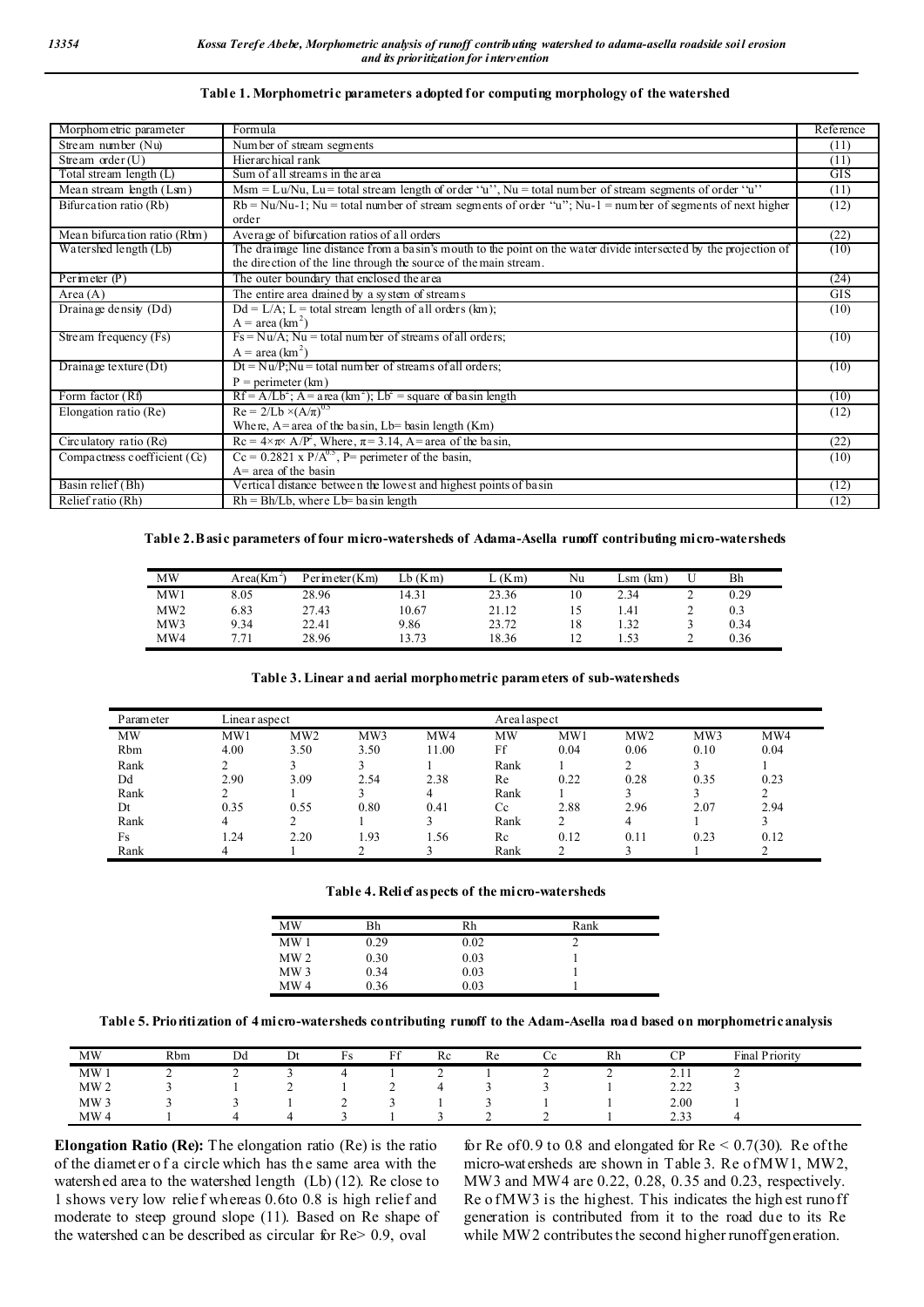

**Figure 1: Runoff contributing watershed to Adama-Asella Road**



**Figure 2: Overlay of runoff contributing watershed to the Adama-Asella roadside soil erosion and the road**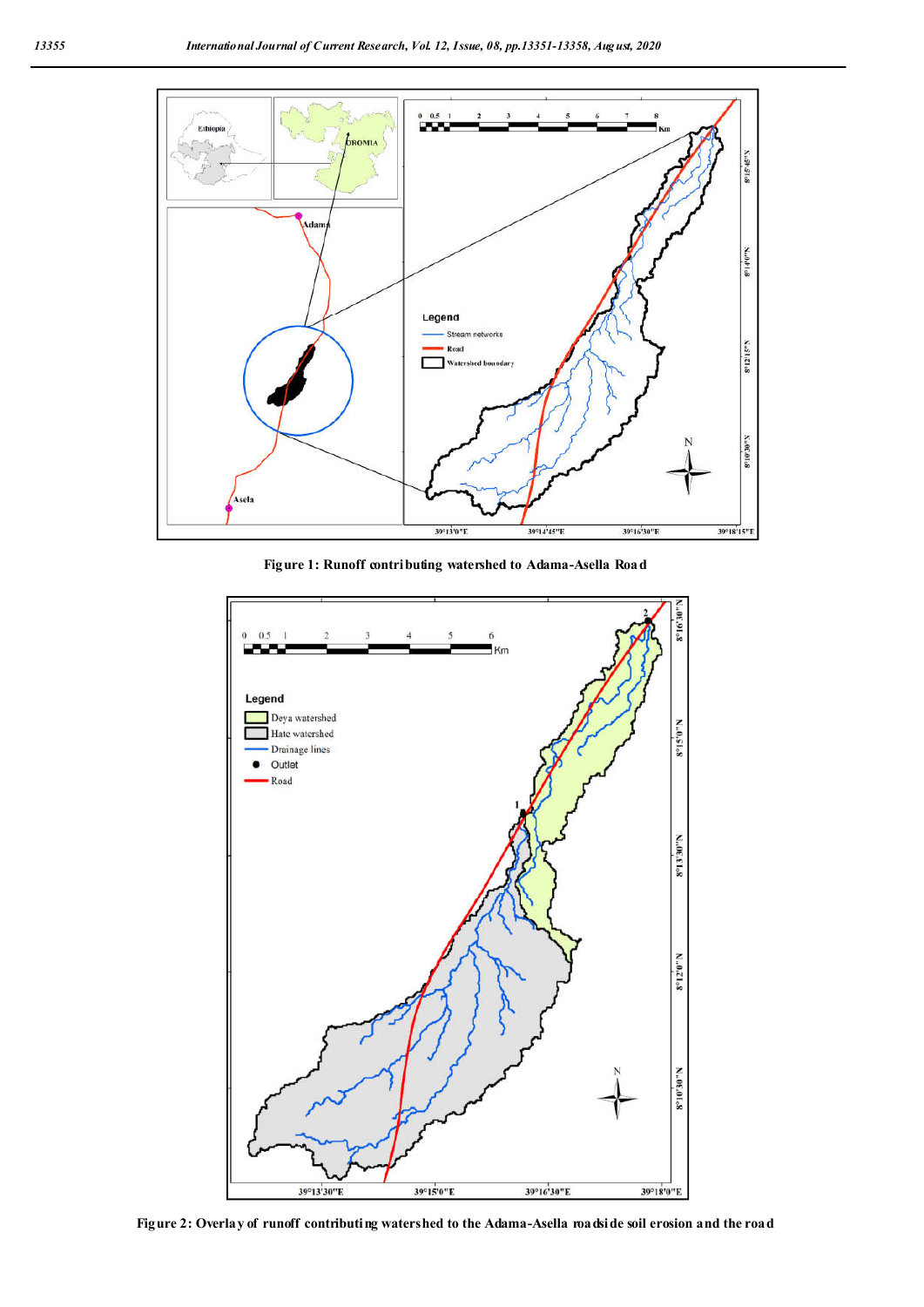

**Figure 3: Micro-watersheds contributing runoff to the Adam-Asella damaged road**

MW<sub>1</sub> and MW<sub>4</sub> contributes similar and lower runoff to the road due to their Re.

**Circulatory Ratio (Rc):** The circulatory ratio (Rc) can be interpreted as the capacity of watershed to drain out water (38). Circularity Ratio is the ratio of the area of a basin to the area of circle having the same circumference as the perimeter of the basin (39). Rc of the micro-watersheds are shown in Table 3. Rc of MW1, MW2, MW3 and MW4 is 0.12, 0.11, 0.23 and 0.12, respectively. Rc of MW3 is the highest while in the other micro-watershed more or less similar. This indicates MW3 contributes the highest runoff generation to the road due to its Rc while in the rest o f micro-watersheds the effect of Rc is similar.

#### **Relief Aspect**

**Basin Relief (Bh):** Basin relief (Bh) is the elevation difference between head o f the watershed and the outlet (29). Bh helps to understand the geomorphic process and characteristics of landform of the watershed and influence the surface runoff  $(40)$ .

**Relief Ratio (Rh):** The relief ratio (Rh) increases with decreasing watershed area. The highest value of Rh shows steep slope while the lower Rh indicates lower slope(41).Relief ratio of the micro-watersheds are showmen in Table 4. Rh of MW2, MW3 and MW4 is 0.03 while Rh of MW1 is 0.02. This indicates the effects of Rh on runoff generation to the road in MW2, MW3 and MW4 are similar while in the MW1 is lower.

**Prioritization of Micro-Watersheds:** Prioritization of all micro-watersheds of the Adama-Asella runoff contributing micro-watershed was carried out by calculating the compound morphometric parameter values based on the morphometric analysis. T able 5 shows analysis of the results

of watershed prioritization assessment. The results of the analysis reveal that compound value of micro-watersheds MW3 is the lowest while compound value of MW4 is the highest. This indicates MW3 is the highest priority microwatershed while MW3 is the least priority micro-watershed. The second and third priority micro-watershed are MW1 and MW2, respectively.

### **Conclusion**

Prioritization of the micro-watersheds is one of the important aspects of watershed management planning. The study demonstrated the usefulness of RS & GIS for conducting runoff contributing watershed to the Adama-Asella road, analysis of its morphometry as well as prioritization of the micro-watershed for future intervention. Morphometric characteristics of the micro-watersheds show their relative characteristics with respect to runoff contribution and required for implementation of soil and water conservation. Prioritization of the four micro-watersheds reveals that micro-watershed MW3 is the highest priority hence may be taken for first conservation measures decision makers while MW1, MW2 and MW4 are the second, third and fourth priority, respectively.

### **Acknowledgement**

I would like to thank Arsi University and Hetosa Agriculture Office for their support in conducting this reach.

**Conflict of interest:** The paper has not been previously published and it is not under publication elsewhere

**Funding:** This research is funded by Arsi University

#### **Glossary of Abbreviations**

ArcGIS- Aeronautical Reconnaissance Coverage G eographic Information System AArea Bh- Basin relief Cc- Compactness coefficient Dd- Drainage density DEM- Digital Elevation Model Dt- Drainage texture Fs- Stream frequency GIS- Remote sensing GPS- Global Position System L- Total stream length Lb- Watershed length Lsm- Mean stream length MW1- Micro-watershed one MW2- Micro-watershed two MW3- Micro-watershed three MW4- Micro-watershed four Nu - Stream number P- Perimeter Rb- Bifurcation ratio Rbm- Mean bifurcation ratio Rc- Circulatory ratio Re- Elongation ratio Rf- Form factor Rh- Relief ratio RS- Geographical Information System

SWAT- Soil and Water Assessment Tool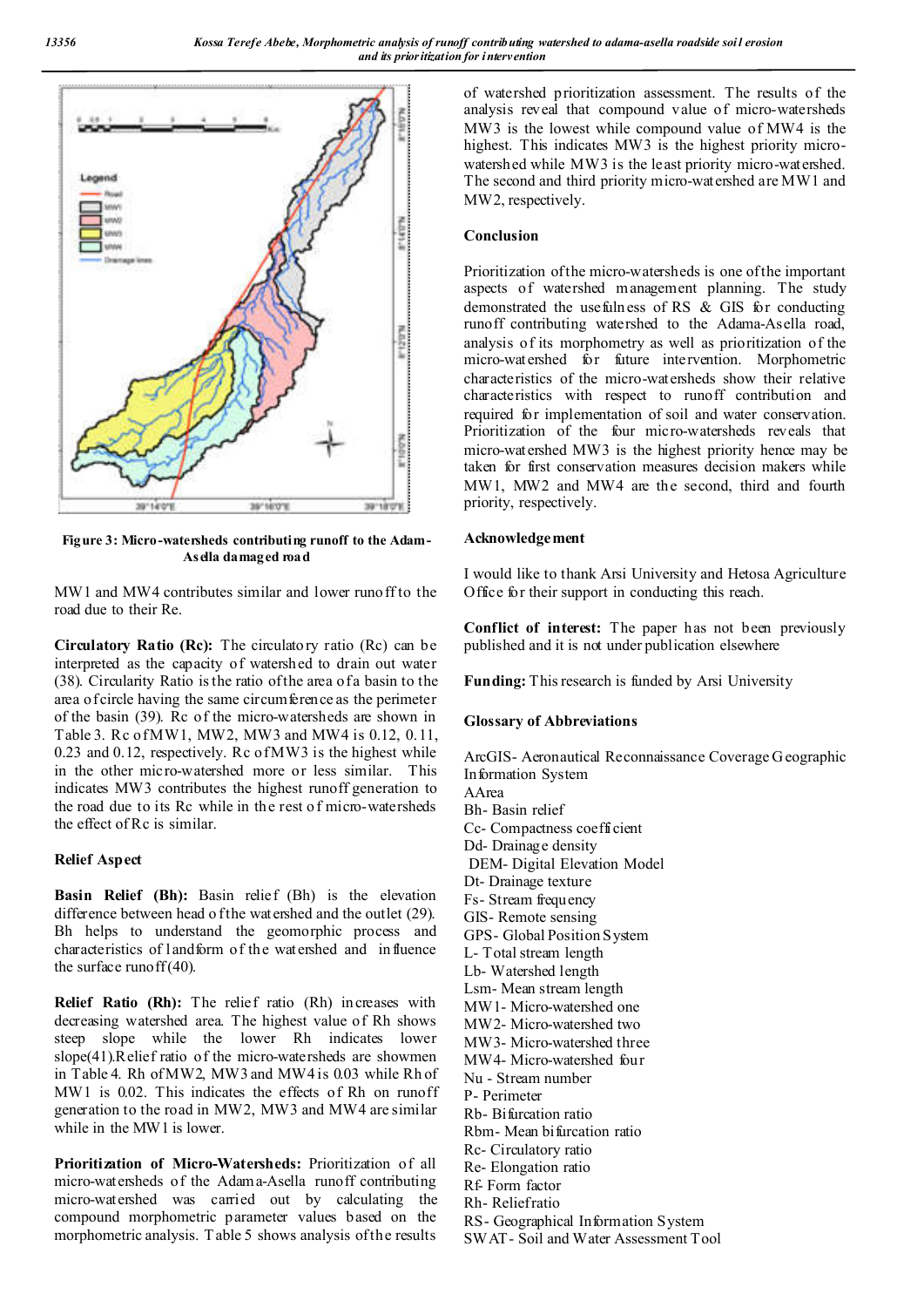U- Stream order USGS- United States Geological Survey UTM-Universal T ransverse Mercator

## **REFERENCES**

- 1. Das D. Identi fication of Erosion Prone Areas by Morphometric Analysis Using GIS Identification of Erosion Prone Areas by Morphometric Analysis Using GIS. 2016;(July).
- 2. Den Biggelaar C, Lal R, Wiebe K, Eswaran H, Breneman V, Reich P. The Global Impact Of Soil Erosion On Productivity\*. II: Effects On Crop Yields And Production Over Time. Adv Agron. 2003;81(03):49–95.
- 3. Alkharabsheh MM, Alexandridis TK, Bilas G, Misopolinos N, Silleos N. Impact of L and Cover Change on Soil Erosion Hazard in Northern Jordan Using Remote Sensing and GIS. Procedia Environ Sci [Internet]. 2013;19:912–21. Available from: http://dx.doi.org/10.1016/j.proenv.2013.06.101
- 4. Kushwaha NL, Characterization H, Erosion S, Mapping R, Watershed OFA, Remote U. Remote Sensing and GIS based Morphometric Analysis for Micro-watershed Prioritization in Takarla-Ballowal Watershed. 2020;(January).
- 5. Said A, Sehlke G, Stevens DK, Glover T, Sorensen D. Exploring an innovative watershed management approach : From feasibility to sustainability. 2006;31:2373–86.
- 6. Ali U, Ali SA, Ali U. Analysis of Drainage Morphometry and Watershed Prioritization of Romushi - Sasar Catchment , Kashmir Valley , India using Remote Sensing and GIS Technology . 2014;2(12):5–23.
- 7. Khan MA, Gupta VP, Moharana PC. Watershed prioritization using remote sensing and geographical information system : a case study from Guhiya , India. 2001;465–75.
- 8. Pandey A, Behra S, Pandey RP, Singh RP. Application of GIS for Watershed Prioritization and Management: A Case Study. Int J Environ Sci Dev Monit. 2011;2(1):25– 42.
- 9. Gajbhiye S, Mishra SK, Pandey A. Prioritizing erosionprone area through morphometric analysis: an RS and GIS perspective. Appl Water Sci. 2014;4(1):51–61.
- 10. Horton. Erosional development of streams and their drainage basins: Hydrophysical approach to quantitative morphology. Bulletin of the Geological Society of America 56, 2 75-370. Prog Phys Geogr. 1945;19(4):533–54.
- 11. Strahler AN. Strahler, A. N., 1964. Quantitative geomorphology of d rainage basins and channel networks. In Chow, V.T. (ed.) Handbook of Applied Hydrology, McGraw-Hill, New York. pp 439-476. 1964;1964. Available from:

http://www.sciepub.com/reference/149079

- 12. Schumm SA. Geological Society of America Bulletin EVOLUTION OF DRAINAGE SYSTEMS AND SLOPES IN BADLANDS AT PERTH AMBOY , NEW JERSEY. Geol Soc Am Bull [Internet]. 1956;67(5):597– 646. Available from: https://pubs.geoscienceworld.org/gsabulletin/article/67/5/ 597-646/4811
- 13. Miller VC. A quantitative geomorphic study of d rainage basin characteristic in the clinch, Mountain area, Verdinia and Tennesser, Project NR 389-042,Tech. Rept.3

Columbia University, Department of Geology, ONR, Geography Branch, New York. 1953;(389):1953.

- 14. Umrikar BN. Morphometric analysis of Andhale watershed, Taluka Mulshi, District Pune, India. Appl Water Sci. 2017;7(5):2231–43.
- 15. Gebregziabher G, Abera DA, Gebresamuel G, Giordano M, Langan S. An assessment of integrated watershed management in Ethiopia. Vol. 170, IWMI Working Papers. 2016.
- 16. Darghouth S, Ward C, Gambarelli G, Styger E, Roux J, Bank TW. Watershed Management Approaches , Policies , and Operations : Lessons for Scaling Up. 2008;(11).
- 17. Sahlemedhin Sertsu, Abayneh Esayas DT. The Federal Democratic Republic of Ethiopia: Selected Issues. Vol. 08, IMF Staff Country Reports. 2008.
- 18. Https://mapcruzin.com/free-ethiopia-arcgis-mapsshapefiles.htm. Ethio-shape file.pdf.
- 19. Seyoum Taffesse A, Dorosh P, Gemessa SA. Crop production in Ethiopia: Regional patterns and trends.<br>Food Agric Ethiop Prog Policy Challenges. Food Agric Ethiop Prog Policy Challenges. 2013;9780812208:53–83.
- 20. Sreedevi PD, Subrahmanyam K, Ahmed S. The significance of morphometric analysis for obtaining groundwater potential zones in a structurally controlled terrain. Environ Geol. 2005;47(3):412–20.
- 21. Nooka Ratnam K, Srivastava YK, Venkateswara Rao V, Amminedu E, Murthy KSR. Check Dam positioning by prioritization micro-watersheds using SYI model and morphometric analysis - remote sensing and GIS perspective. J Indian Soc Remote Sens. 2005;33(1):25– 38.
- 22. Strahler. Quantitative analysis of watershed geomorphology. Am Geophys Union Trans 38:912 – 920. 1957;1957.
- 24. Zavoianu. Morphometry of drainage basins. Morphometry Drain basins. 1987;94:1987.
- 25. Li X, Wang W, Li F, Deng X. GIS based map overlay method for comprehensive assessment of road environmental impact. Transp Res Part D Transp Environ. 1999;4(3):147–58.
- 26. Wlschmeier WH, Mannering J V. DIVISION S-6 SOIL AND WATER MANAGEMENT. (15).
- 27. Study C, Retention SW, Techniques I, North T, Piedmont C, Estes CJ. Storm Water Infiltration in Clay Soils : 2007;159–70.
- 28. Li FH, Wang AP, Wu LS. Interaction effects of polyacrylamide application rate, molecular weight, and slope gradient on runoff and soil loss under sprinkler irrigation. Adv Mater Res. 2014;955–959:3489–98.
- 29. Al-Saady YI, Al-Suhail QA, Al-Tawash BS, Othman AA. Drainage network extraction and morphometric analysis using remote sensing and GIS mapping techniques (Lesser Zab River Basin, Iraq and Iran). Environ Earth Sci. 1952;75(18).
- 30. Arulbalaji P, Gurugnanam B. Geospatial tool-based morphometric analysis using SRTM data in Sarabanga Watershed, Cauvery River, Salem district, Tamil Nadu, India. Appl Water Sci. 2017;7(7):3875–83.
- 31. Waikar ML, Nilawar AP. Morphometric Analysis of a Drainage Basin Using Geographical Information System : A Case study. Int J Multidiscip Curr Res. 2014;2(2014):179–84.
- 32. Aadil Hamid RAH. Application of Morphometric Analysis for Geo-Hydrological Studies Using Geo-